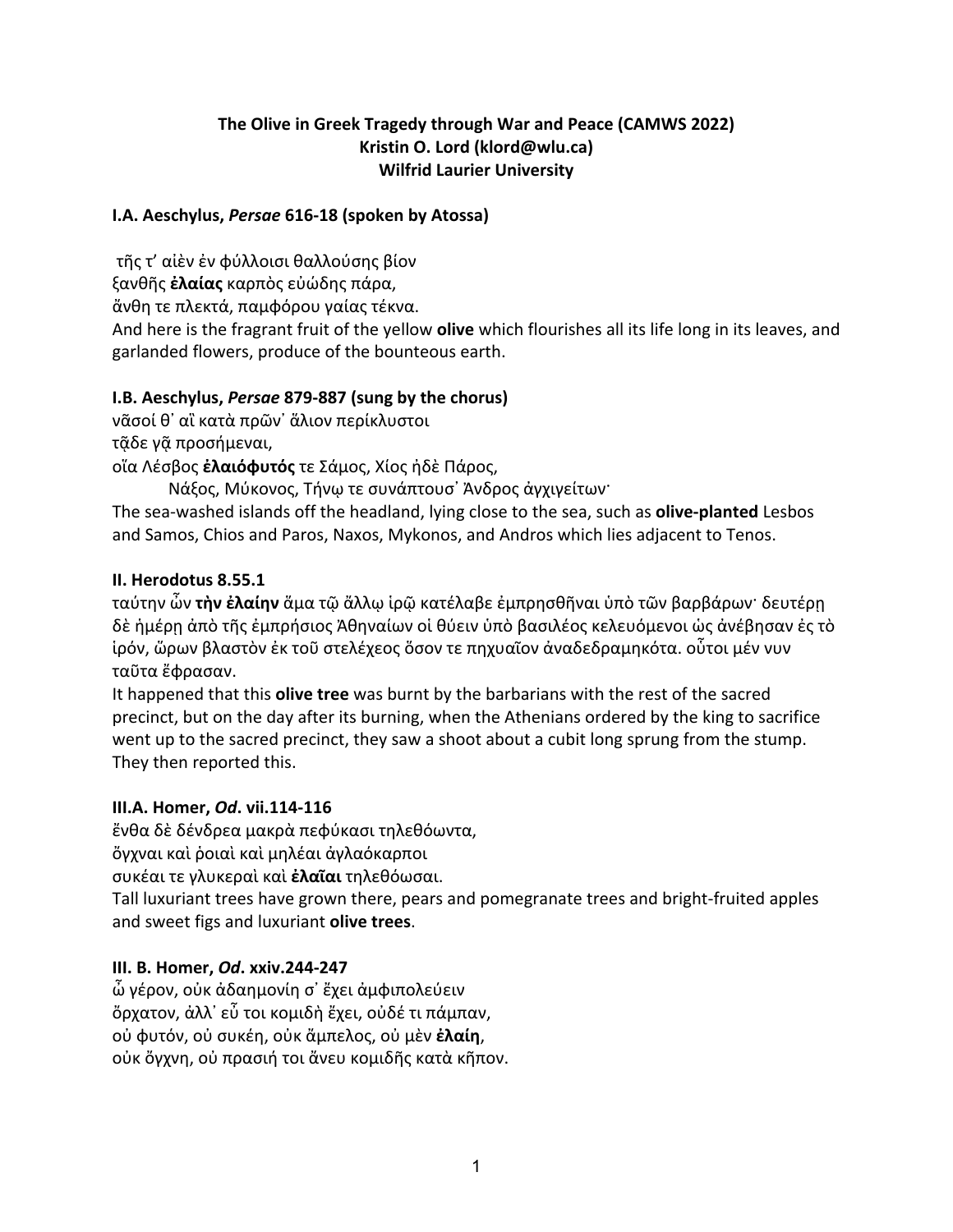Aged sir, you have no lack of still in caring for a garden, but indeed your care is good, and there is nothing at all, neither plant, nor fig, nor vine, nor **olive** in fact, nor pear, nor garden-plot that is lacking care in your garden.

#### **III. C. Homer,** *Od***. v. 474-477**

ὣς ἄρα οἱ φρονέοντι δοάσσατο κέρδιον εἶναι· βῆ ῥ᾽ ἴμεν εἰς ὕλην· τὴν δὲ σχεδὸν ὕδατος εὗρεν ἐν περιφαινομένῳ· δοιοὺς δ᾽ ἄρ᾽ ὑπήλυθε θάμνους, ἐξ ὁμόθεν πεφυῶτας· **ὁ μὲν φυλίης, ὁ δ᾽ ἐλαίης**.

This thing seemed the better to him as he pondered. He went into the wood and found it near the water in a visible location. He crept under two bushes growing from the same spot, **one thorn/wild olive**, **the other an olive tree**.

## **IV.A. Aeschylus,** *Agamemnon* **493-502 (likely spoken by Clytemnestra)**

κήρυκ᾽ ἀπ᾽ ἀκτῆς τόνδ᾽ ὁρῶ κατάσκιον κλάδοις **ἐλαίας**·μαρτυρεῖ δέ μοι κάσις 495 πηλοῦ ξύνουρος διψία κόνις τάδε, ὡς οὔτ᾽ ἄναυδος οὔτε σοι δαίων φλόγα ὕλης ὀρείας σημανεῖ καπνῷ πυρός, ἀλλ᾽ ἢ τὸ χαίρειν μᾶλλον ἐκβάξει λέγων· τὸν ἀντίον δὲ τοῖσδ᾽ ἀποστέργω λόγον· 500 εὖ γὰρ πρὸς εὖ φανεῖσι προσθήκη πέλοι. ὅστις τάδ᾽ ἄλλως τῇδ᾽ ἐπεύχεται πόλει, αὐτὸς φρενῶν καρποῖτο τὴν ἁμαρτίαν. --------

Some mss. attribute this passage to the chorus.

------------

I see a herald covered with **olive boughs** coming from the shore. The thirsty dust, a sister kindred to mud, testifies to me about these things, that neither voiceless nor kindling a flame of mountain wood does he signal with the smoke of fire— but either he will call out bidding us to rejoice the more; but I loathe the words opposite to this. May there be a good addition to the good that has appeared. Whoever prays these things otherwise for the city, may he reap the fruit of the error of his mind.

# **IV.B. Aeschylus,** *Eumenides* **39-45 (spoken by the Pythia)**

ἐγὼ μὲν ἕρπω πρὸς πολυστεφῆ μυχόν, 40 ὁρῶ δ᾽ ἐπ᾽ ὀμφαλῷ μὲν ἄνδρα θεομυσῆ ἕδραν ἔχοντα προστρόπαιον, αἵματι στάζοντα χεῖρας, καὶ νεοσπαδὲς ξίφος ἔχοντ᾽, **ἐλαίας** θ᾽ ὑψιγέννητον κλάδον λήνει μεγίστῳ σωφρόνως ἐστεμμένον, 45 ἀργῆτι μαλλῷ· τῇδε γὰρ τρανῶς ἐρῶ.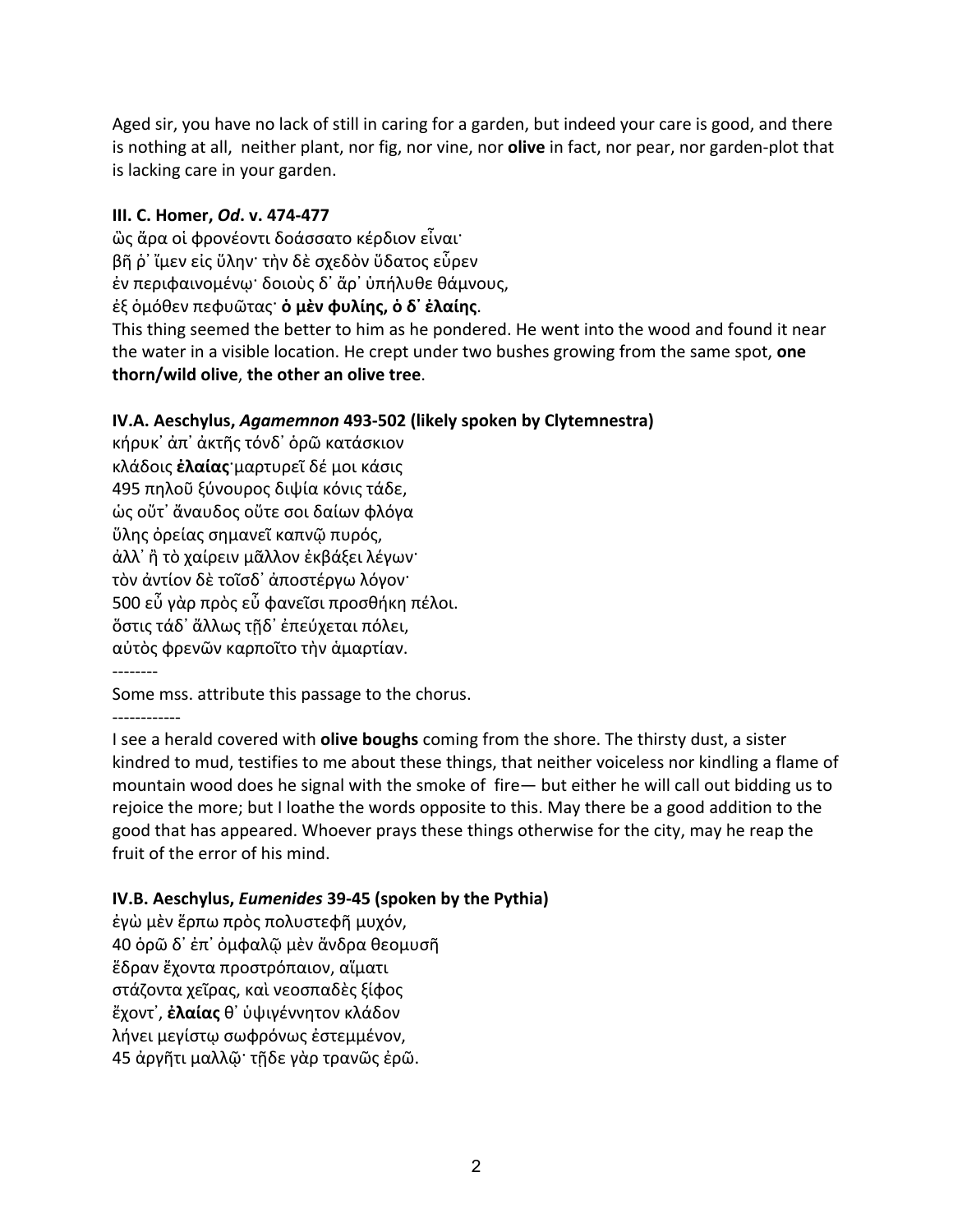I walk into the innermost shrine, garlanded with wreaths; and I see a man, defiled in the eyes of the gods, occupying the seat of suppliants on the center-stone, his hands dripping with blood, and holding a freshly drawn sword, and an **olive branch** grown high, decorously wreathed with an enormous tuft of wool, a shining fleece (of the type used on a suppliant's branch); for I will speak clearly of this.

## **IV.C. Aeschylus,** *Eumenides* **804-807 (spoken by Athena)**

ἐγὼ γὰρ ὑμῖν πανδίκως ὑπίσχομαι

ἕδρας τε καὶ κευθμῶνας †ἐνδίκου† χθονὸς

**λιπαροθρόνοισιν** ἡμένας ἐπ᾽ ἐσχάραις

ἕξειν ὑπ᾽ ἀστῶν τῶνδε τιμαλφουμένας.

For I undertake to offer you unreservedly an underground abode of a just land, which you will have sitting on hearths **with shining thrones**, worshipped by these citizens.

# **V.A. Eurpides,** *Iphigenia in Tauris* **630-635 (spoken by Iphigenia)**

οὐ μήν, ἐπειδὴ τυγχάνεις Ἀργεῖος ὤν,

ἀλλ᾽ ὧν γε δυνατὸν οὐδ᾽ ἐγὼ λείψω χάριν.

πολύν τε γάρ σοι κόσμον ἐνθήσω τάφῳ,

ξανθῷ τ᾽ **ἐλαίῳ** σῶμα σὸν †κατασβέσω†

καὶ τῆς ὀρείας ἀνθεμόρρυτον γάνος

ξουθῆς μελίσσης ἐς πυρὰν βαλῶ σέθεν.

Since you happen to be an Argive, I will definitely not leave out any favor I can do; for I will set much ornament on your tomb, and I will quench your body with golden **olive oil**, and I will throw onto your pyre a sheen, flowing from flowers, of the tawny mountain bee.

# **V.B. Euripides,** *Iphigenia in Tauris* **1094-1115 (sung by chorus)**

ἐγώ σοι παραβάλλομαι θρήνους, ἄπτερος ὅρνις, ποθοῦσ᾽ Ἑλλάνων ἀγόρους, ποθοῦσ᾽ Ἄρτεμιν λοχίαν, ἃ παρὰ Κύνθιον ὄχθον οἰ κεῖ φοίνικά θ᾽ ἁβροκόμαν 1100 δάφναν τ᾽ εὐερνέα καὶ γλαυκᾶς θαλλὸν ἱερὸν **ἐλαί ας**, Λατοῦς ὠδῖνα φίλαν, λίμναν θ᾽ εἱλίσσουσαν ὕδωρ κύκλιον, ἔνθα κύκνος μελῳ-

δὸς Μούσας θεραπεύει.

I, a wingless bird, compare laments with you, longing for the festivals of Greeks, longing for Artemis of childbirth, who lives by the Cynthian mountain and the palm with delicate leaves and the well-grown laurel and the sacred shoot of the gray-green **olive**, Leto's dear child, and the lake turning in a circle around its water, where the melodious swan serves the Muses.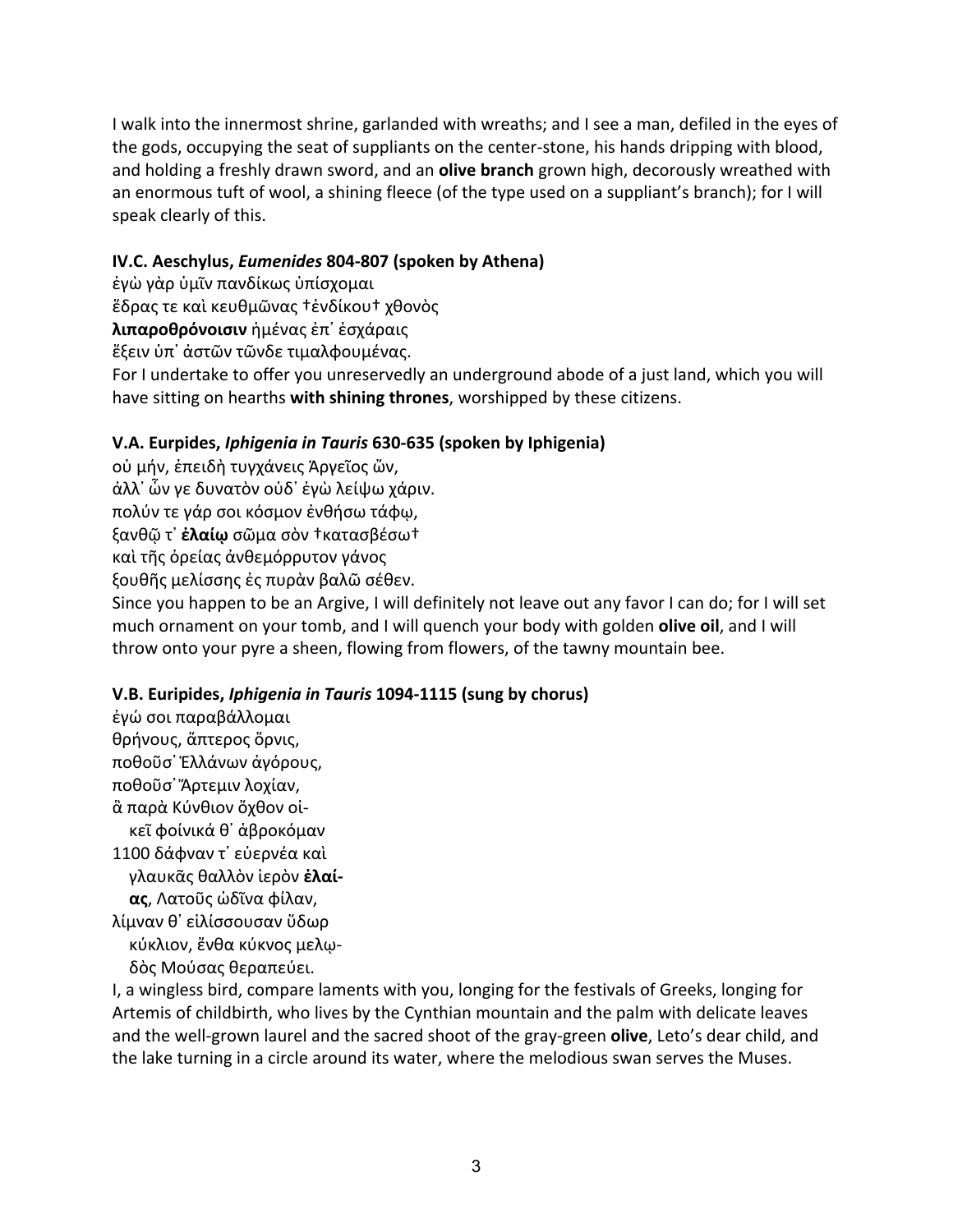**V.C. Euripides,** *Iphigenia in Tauris* **1123-1131 (sung by chorus to Iphigenia)**

καὶ σὲ μέν, πότνι᾽, Ἀργεία πεντηκόντορος οἶκον ἄξει· 1125 συρίζων θ᾽ ὁ κηρόδετος Πανὸς οὐρείου κάλαμος κώπαις ἐπιθωΰξει, ὁ Φοῖβός θ᾽ ὁ μάντις ἔχων κέλαδον ἑπτατόνου λύρας 1130 ἀείδων ἄξει **λιπαρὰν**  εὖ σ᾽ **Ἀθηναίων ἐπὶ γᾶν.**

And you, lady, the Argive penteconter (old-fashioned battleship) will bear you home; the waxbound reed of the mountain-god Pan, piping, will give loud commands to the oars, and Phoebus the prophet, having the sound of his seven-stringed lyre, singing, will lead you well to the **sleek** land of the Athenians.

## **VI. Herodotus 4.99.2-3**

[2] τὸ δὲ ἀπὸ Ἴστρου ἔρχομαι σημανέων τὸ πρὸς θάλασσαν αὐτῆς τῆς Σκυθικῆς χώρης ἐς μέτρησιν. ἀπὸ Ἴστρου αὕτη ἤδη ἡ ἀρχαίη Σκυθίη ἐστί, πρὸς μεσαμβρίην τε καὶ νότον ἄνεμον κειμένη, μέχρι πόλιος Καρκινίτιδος καλεομένης.

[3] τὸ δὲ ἀπὸ ταύτης τὴν μὲν ἐπὶ θάλασσαν τὴν αὐτὴν φέρουσαν, ἐοῦσαν ὀρεινήν τε χώρην καὶ προκειμένην τὸ ἐς Πόντον, νέμεται **τὸ Ταυρικὸν ἔθνος** μέχρι χερσονήσου τῆς τρηχέης καλεομένης· αὕτη δὲ ἐς θάλασσαν τὴν πρὸς ἀπηλιώτην ἄνεμον κατήκει.

[2] Now I am going to describe the coast of the true Scythia from the Ister, and give its measurements. The ancient Scythian land begins at the Ister and faces south and the south wind, as far as the city called Carcinitis.

[3] Beyond this place, the country fronting the same sea is hilly and projects into the Pontus; it is inhabited by the **Tauric nation** as far as what is called the Rough Peninsula; and this ends in the eastern sea (the Sea of Azov). (A.D. Godley, trans., adapted)

## **VII. Euripides,** *Ion* **1433-6 (Creusa is speaking)**

στέφανον **ἐλαίας** ἀμφέθηκά σοι τότε,

ἣν πρῶτ᾽ Ἀθάνα σκόπελον εἰσηνέγκατο,

1435 ὅς, εἴπερ ἔστιν, οὔποτ᾽ ἐκλείπει χλόην,

θάλλει δ᾽, **ἐλαίας** ἐξ ἀκηράτου γεγώς.

I placed a crown of an **olive tree** around you at that time, which first Athena brought out of the rock, which, if it still exists, has not lost its green, but flourishes, born from an immortal **olive tree**.

## **VIII. Sophocles,** *Philoctetes* **15-21 (Odysseus is speaking to Neoptolemus)**

ἀλλ᾽ ἔργον ἤδη σὸν τὰ λοίφ᾽ ὑπηρετεῖν, σκοπεῖν θ᾽ ὅπου 'στ᾽ ἐνταῦθα δίστομος πέτρα τοιάδ᾽, ἵν᾽ ἐν ψύχει μὲν ἡλίου διπλῆ πάρεστιν ἐνθάκησις, ἐν θέρει δ᾽ ὕπνον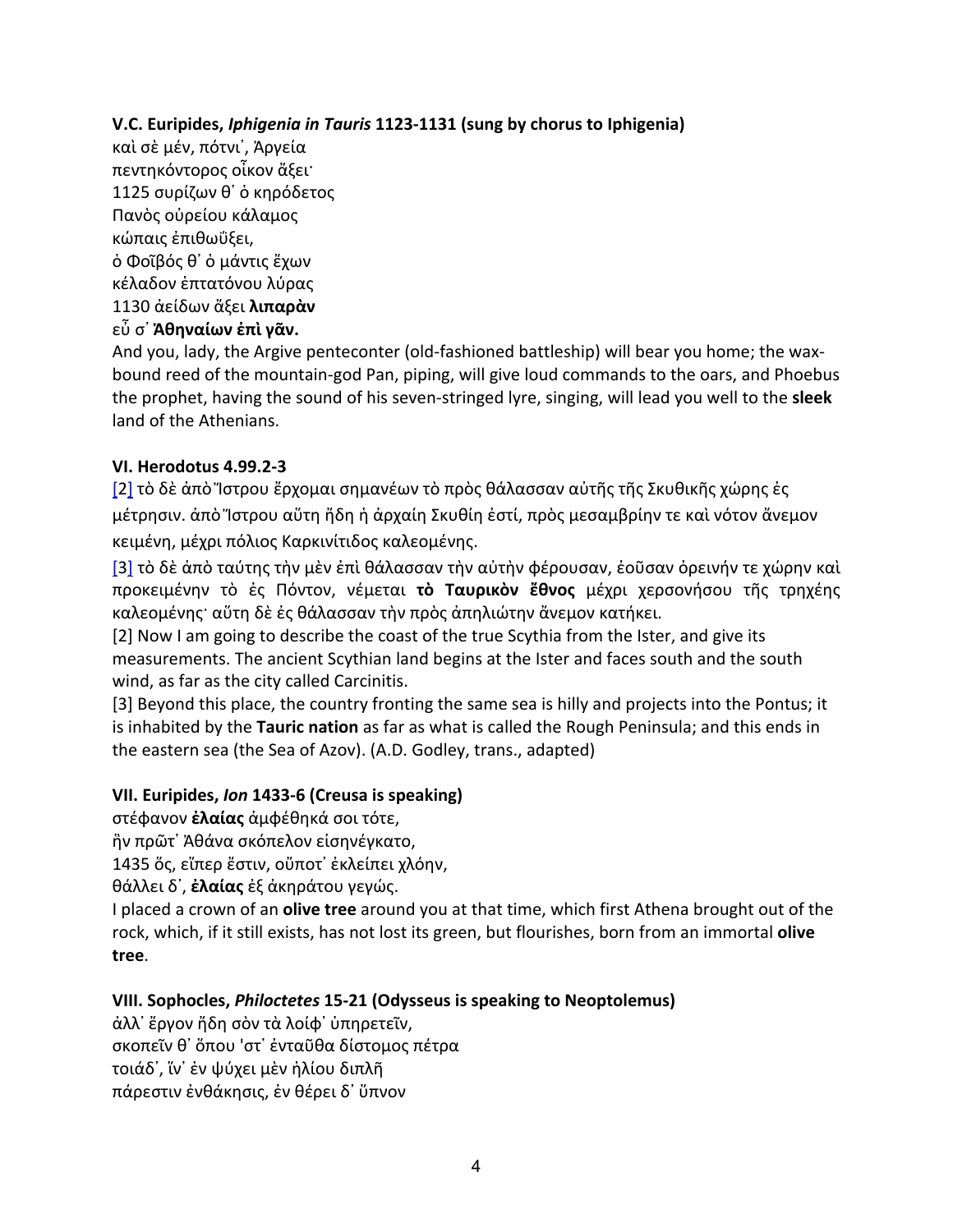δι᾽ ἀμφιτρῆτος αὐλίου πέμπει πνοή,

20 βαιὸν δ᾽ ἔνερθεν ἐξ ἀριστερᾶς τάχ᾽ ἂν

ἴδοις ποτὸν κρηναῖον, εἴπερ ἐστὶ σῶν.

But now it is your job to assist me in the rest and to see where there is in this place a doublemouthed rock cave, so that in winter a two-fold seat faces the sun, but in summer a breeze sends sleep through both entrances; and a litttle below, on the left you would quickly see a spring for drinking if it still exists.

# **IX.A. Homer,** *Odyssey* **XIII.102-104**

αὐτὰρ ἐπὶ κρατὸς λιμένος τανύφυλλος **ἐλαίη**, ἀγχόθι δ᾽ αὐτῆς ἄντρον ἐπήρατον ἠεροειδές, ἱρὸν νυμφάων αἱ νηϊάδες καλέονται. At the head of the harbor is a long-leafed **olive** tree, and next to it is a lovely dark cave, sacred to the nymphs who are called Naiads.

# **IX.B. Homer,** *Odyssey* **XIII.122-125**

καὶ τὰ μὲν οὖν παρὰ πυθμέν᾽ **ἐλαίης** ἀθρόα θῆκαν ἐκτὸς ὁδοῦ, μή πώς τις ὁδιτάων ἀνθρώπων, πρίν γ᾽ Ὀδυσῆ᾽ ἔγρεσθαι, ἐπελθὼν δηλήσαιτο· αὐτοὶ δ᾽ αὖτ᾽ οἶκόνδε πάλιν κίον.

They (the Phaeacians) put these (gifts) all together out of the way next to the trunk of an **olive tree**, lest any passer-by come upon them and spoil them. They themselves went away again homeward.

# **X.A. Sophocles.** *Oedipus Coloneus* **14-20 (Antigone is speaking)**

πάτερ ταλαίπωρ᾽ Οἰδίπους, πύργοι μέν, οἳ πόλιν στέγουσιν, ὡς ἀπ᾽ ὀμμάτων, πρόσω· χῶρος δ᾽ ὅδ᾽ ἱερός, ὡς ἀπεικάσαι, βρύων δάφνης, **ἐλαίας**, ἀμπέλου· πυκνόπτεροι δ᾽ εἴσω κατ᾽ αὐτὸν εὐστομοῦσ᾽ ἀηδόνες· οὗ κῶλα κάμψον τοῦδ᾽ ἐπ᾽ ἀξέστου πέτρου· μακρὰν γὰρ ὡς γέροντι προὐστάλης ὁδόν.

Father, wretched Oedipus, the towers which protect the city are far off according to my sight. This place is sacred, as one may guess, teeming with laurel, **olive**, vine; and a rather thick crowd of nightingales sings sweetly within. Sit down here on this unpolished stone; for you have traveled a long road for an old man.

# **X.B. Sophocles,** *Oedipus Coloneus* **483-489 (dialogue between chorus and Oedipus) Χορός**

τρὶς ἐννέ᾽ αὐτῇ κλῶνας ἐξ ἀμφοῖν χεροῖν τιθεὶς **ἐλαίας** τάσδ᾽ ἐπεύχεσθαι λιτάς. **Οἰδίπους**

485 τούτων ἀκοῦσαι βούλομαι· μέγιστα γάρ.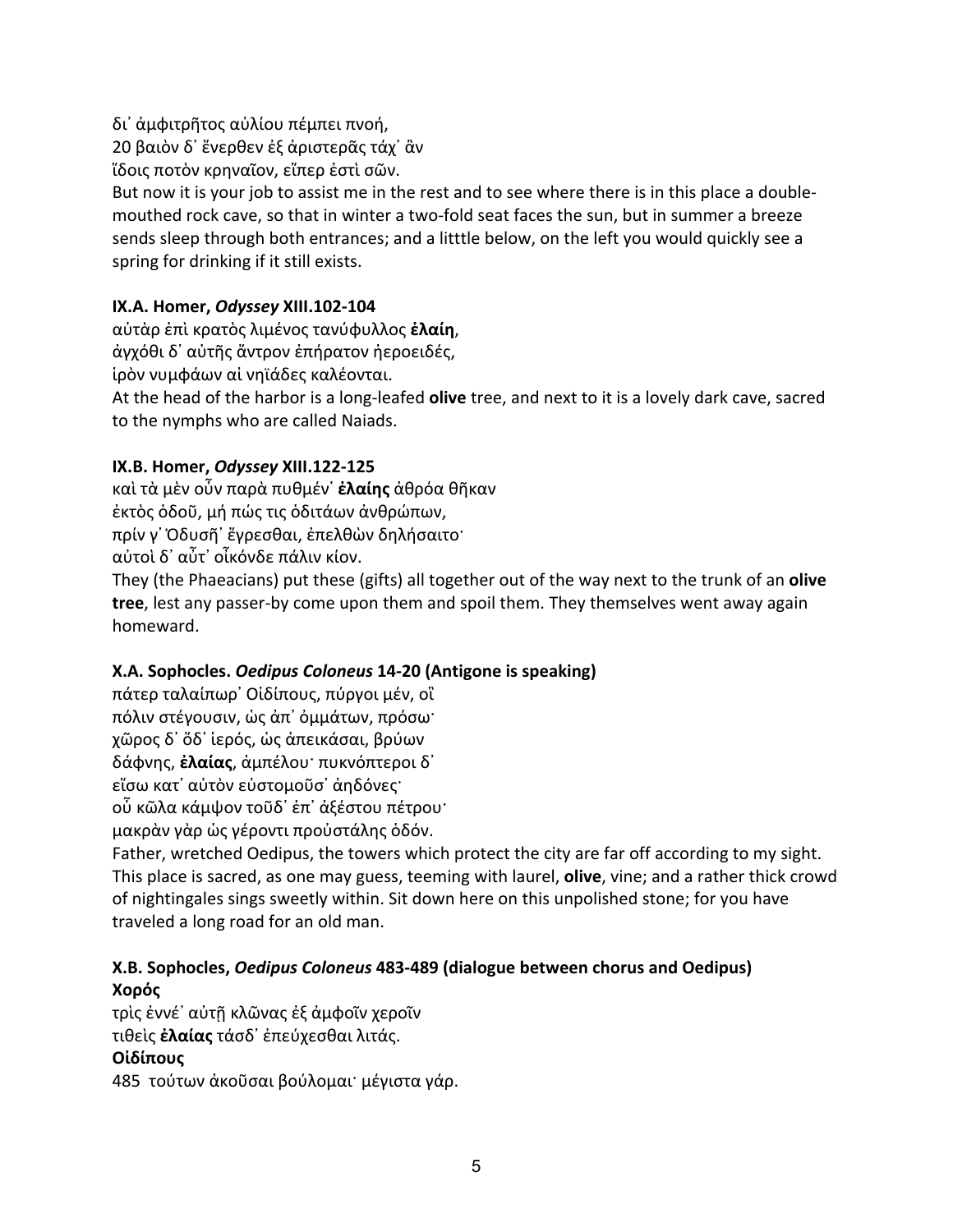# **Χορός**

ὥς σφας καλοῦμεν **Εὐμενίδας,** ἐξ εὐμενῶν

στέρνων δέχεσθαι τὸν ἱκέτην σωτηρίους,

αἰτοῦ σύ τ᾽ αὐτὸς κεἴ τις ἄλλος ἀντὶ σοῦ,

ἄπυστα φωνῶν μηδὲ μηκύνων βοήν·

Chorus: Three times lay (the drink-offering) on nine branches **of olive** with both your hands and make these prayers.

Oedipus: I want to hear them; for they are the most important part.

Chorus: We call them **Eumenides** so that from well-wishing hearts they may receive the suppliant as those bringing safety. And may you yourself pray and if someone else (prays) instead of you, speaking inaudibly and not spinning out your voice.

# **X.C. Sophocles,** *Oedipus Coloneus* **695-706** (part of third stasimon of the chorus)

ἔστιν δ᾽ οἷον ἐγὼ γᾶς

Ἀσίας οὐκ ἐπακούω,

οὐδ᾽ ἐν τᾷ μεγάλᾳ Δωρίδι νάσῳ

Πέλοπος πώποτε βλαστόν,

φύτευμ᾽ ἀχείρωτον αὐτόποιον,

ἐγχέων φόβημα δαΐων,

700 ὃ τᾷδε θάλλει μέγιστα χώρᾳ,

γλαυκᾶς παιδοτρόφου φύλλον **ἐλαίας**·

τὸ μέν τις οὐ νεαρὸς οὐδὲ γήρᾳ

συνναίων ἁλιώσει χερὶ πέρσας·

ὁ γὰρ αἰὲν ὁρῶν κύκλος

705 λεύσσει νιν μορίου Διὸς

χἀ γλαυκῶπις Ἀθάνα.

There is a thing such as I have not heard about on Asian ground, nor as ever yet born on the great island of Pelops, a plant not planted by human hands, self-renewing, a thing of fear for destructive enemies, which flourishes greatly in this land, the gleaming foliage of the **olive tree**, nurturer of children. Neither a youth nor someone living with old age can harm it by ravaging with his hand; for the sleepless eye of Zeus Morios and bright-eyed Athena watch over it.

# **Select Bibliography:**

Aeschylus. *Agamemnon*. Eduard Fraenkel, ed. 3 vols. Oxford 1962

Braund, David. "Food among the Greeks of the Black Sea: the Challenging Diet of Olbia."in *A Companion to Food in the Ancient World.* John Wilkins and Robin Nadeau, eds.

Oxford/Malden, MA 2015

----------, Vladimir F. Stolba, and Ulrike Peter. *Environment and Habitation around the Ancient Black Sea*. Berlin 2021

Burkert, Walter. *Greek Religion*. trans. John Raffan. Cambridge, MA 1985

Bresson, Alain, *The Making of the Ancient Greek Economy*. Steven Rendall, trans. Princeton/Oxford 2016

Burstein, Burstein, Stanley M. *Outpost of Hellenism: The Emergence of Heraclea on the Black Sea*. Berkeley 1976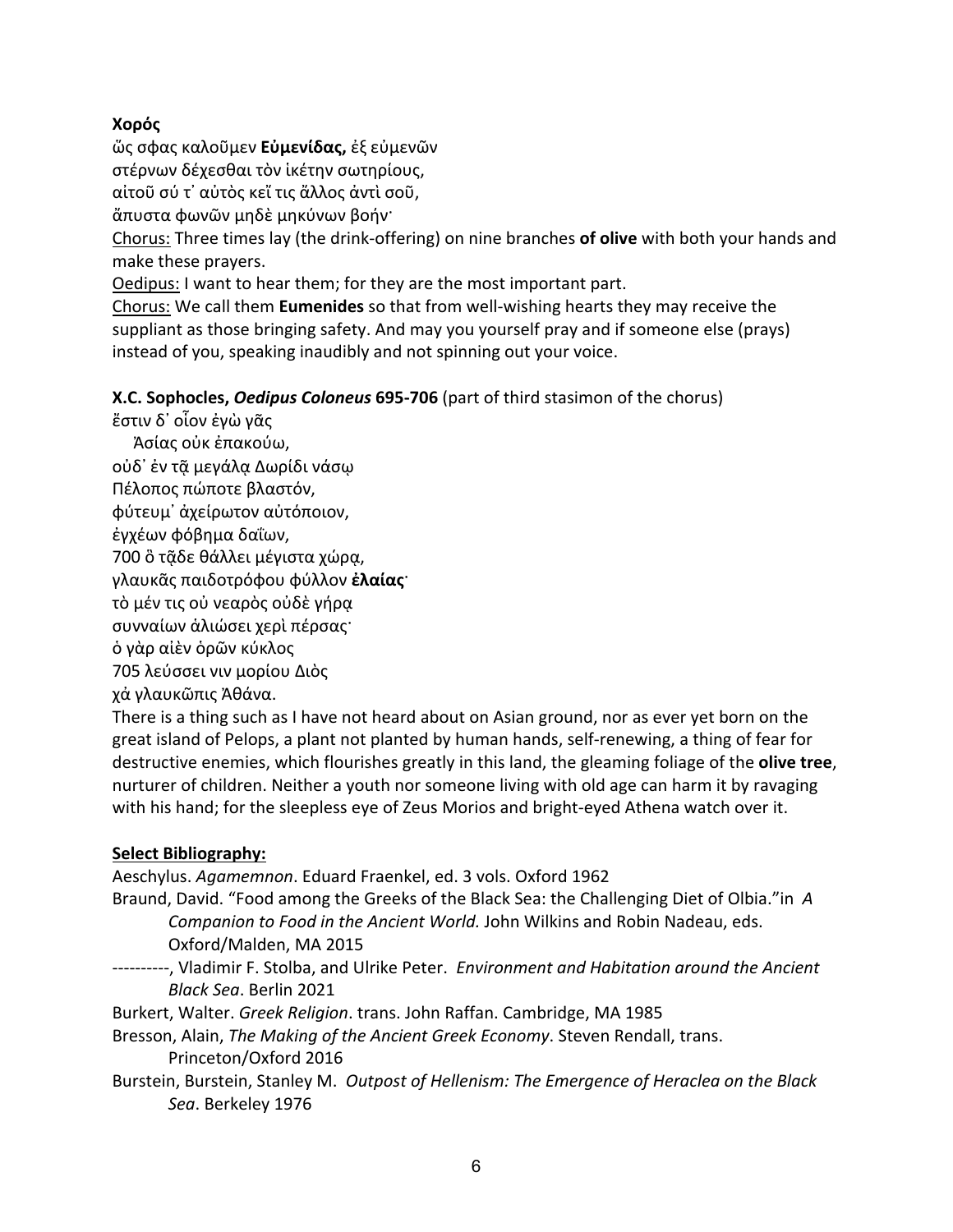Cordova, Carlos E. "The Mediterraneanization of Crimea: Physical and Cultural Processes in Landscape Transformation." *Méditerranée* 126 (2016) 25-36

Chiai, Gian Franco. "Perception of Diversity and Exploration of the Environment: Greeks and Scythians in the Archaic Period." in Braund et al. *Environment* 2021: 195-212

Cropp, M.J. *Euripides: Iphigenia in Tauris*. Warminster 2000

Dana, Madalina. "Greeks and non-Greeks in Contact: Commercial and Epigraphical Practices According to the Lead and Ostracon Letters from the Northern Black Sea." in *Peoples in the Black Sea Region from the Archaic to the Roman Period: Proceedings of the 3rd International Workshop on the Black Sea in Antiquity held in Thessaloniki, 21-23 September 2018*. Manolis Manoledakis, ed. Oxford 2021

Davidson, John. "Arrival at the Cave: the *Odyssey* and Greek Drama." *WS* 115 (2002) 45-57

Foxhall, Lin. "Farming and Fighting in Ancient Greece." *War and Society in the Greek World*. John Rich and Graham Shipley, eds. London/New York 1993

----------. *Olive Cultivation in Ancient Greece: Seeking the Ancient Economy*. Oxford 2007 Garvie, A.F. *Aeschylus*: *Persae, with Introduction and Commentary*. Oxford 2009

Gavrylyuk, Nadiya A. "Hinterland as as Macroeconomic Factor in the Milesian Colonisation of the Northern Black Sea Area (the Case of the Twin Cities of Borysthenes-Olbia)."

in *Environment and Habitation around the Ancient Black Sea*. David Braund, Vladimir F. Stolba, Ulrike Peter, eds. Berlin 2021

Goldhill, Simon. *Language, Sexuality, Narrative: the Oresteia*. Cambridge 1984

Hornblower, Simon. *A Commentary on Thucydides*. 3 vols. Oxford 2011

Hall, Edith. *Inventing the Barbarian: Greek Self-Definition through Tragedy*. Oxford 1989 Kelly, Adrian. *Sophocles: Oedipus at Colonus*. London 2009

Kamerbeek, J.C. *The Plays of Sophocles. Commentaries, Part VII: The Oedipus Coloneus*. Leiden 1984

Kyriakou, Poulheria. *A Commentary on Euripides' Iphigenia in Tauris*. Berlin/New York 2006 Markantonatos, Andreas. *Oedipus at Colonus: Sophocles, Athens, and the World*. Berlin 2007

----------. and Bernhard Zimmermann, eds. *Crisis on Stage: Tragedy and Comedy in Late Fifth-Century Athens*. Berlin 2012

Macleod, C.W. "Politics and the Oresteia." JHS 102 (1982) 122-144. Reprinted in *Oxford Readings in Classical Studies: Aeschylus*. Michael Lloyd, ed. Oxford 2007: 265-301

Marshall, Christopher W. "Sophocles' *Chryses* And The Date Of *Iphigenia In Tauris*." *The Play*

*of Texts and Fragments*. J.C.R. Cousland and James Hume. Leiden 2009:141-156 Miller-Boyask, Robin. *Aeschylus, Eumenides*. London/New York 2013

Mueller, Melissa. "Athens in a Basket: Naming, Objects, and Identity in Euripides' *Ion*." *Arethusa* 43 (2010) 365-402

Ogden, Daniel. *Greek and Roman Necromancy*. Princeton 2001

Olson, S. Douglas. "Dicaeopolis' Motivations in Aristophanes' *Acharnians*." *JHS* 111 (1991) 200-203

Pratt, Catherine E. *Oil, Wine, and the Cultural Economy of Ancient Greece From the Bronze Age to the Archaic Era*. Cambridge, Cambs. 2021

Price, Jonathan J. 2004. *Thucydides and Internal War*. Cambridge, Cambs. 2004

Rawlings, Louis. *The Ancient Greeks at War*. Manchester 2007

Roisman, Hannah M. *Sophocles: Philoctetes*. London 2005.